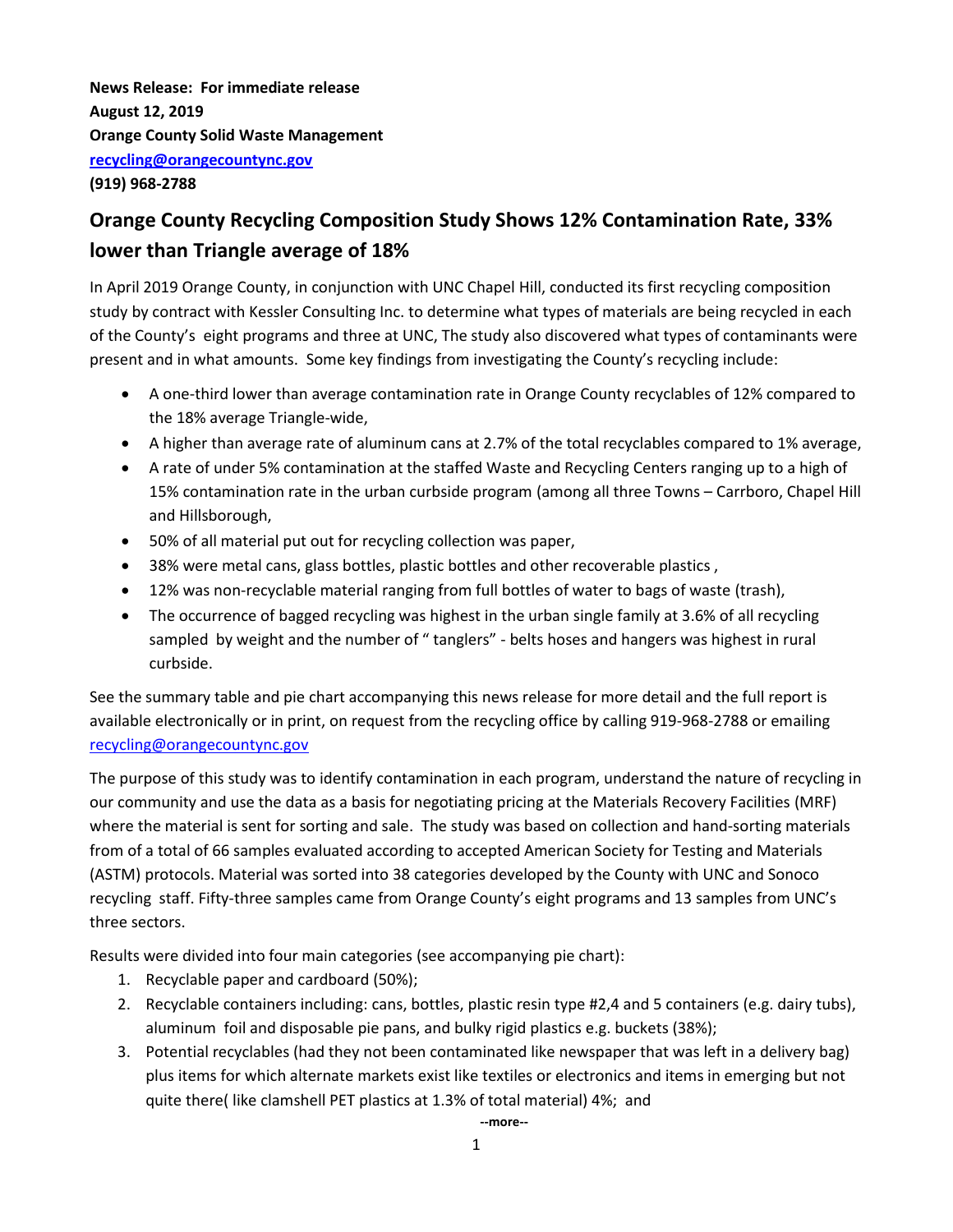4. 'True contaminants' like bagged wastes, paper cups Styrofoam ™ trash etc. 8% (see pages 6 and 42 of the full report for details).

Because the focus was on what can be recovered in the blue roll carts or at drop off sites, all the material in categories 3 and 4 above was considered contamination as delivered to the Materials Recovery Facilities (MRF). No attempt is made at the MRF to de-bag recyclables or market extraneous materials such as textiles, electronics and metals that have an alternate scrap markets. They are all disposed as trash and Orange County along with others bringing material to the MRF are charged accordingly and pay a \$75.00 per ton disposal fee when material is trucked to the Wake County landfill.

A detailed summary table is contained on page 42 of the report showing the percentage by weight of each recyclable and contaminant as sampled in each program. A few highlights are illustrated in the table below of overall results from the County's programs. UNC program results are also reported in the overall report

Some early lessons from the recycling composition study that are being put into action:

Glass is about half the commercial recycling stream, so a pilot program is in action that includes diverting glass from commercial single stream recycling to a separate program, as there are sufficient carts in place to do so.

There are few 'tanglers' e.g. hoses, belts, plastic bags in most sectors except rural curbside so little emphasis will be placed on those as contaminants except where warranted.

The high percentage of aluminum cans (2.7% v 1% on average) results in a better-than-average value of the 'market basket' of recyclables coming from Orange County than the system wide average value, thus lower net pricing from the MRF for processing.

Overall, the weight of non-bottle PET plastics (#1 in the resin code) like clamshell take-out containers or berry containers was 1.3% of what was found and clamshells are not yet considered universally recyclable but new technologies and markets will change that

Bagged recycling was a major problem in urban curbside and multi-unit housing.

Orange County Solid Waste Director Robert Williams stated, "The information from this study will be beneficial to the public in understanding where the problems lie within recycling and we plan to use the study results to combat contamination and improve quality as well as for a benchmark against which to measure overall progress. We look forward to working with the public to drive contamination below 10% in the coming years with an overall goal of less than 5% contamination to continue to improve the value in recyclable commodities along with capturing more of the paper, cans and bottles still being trashed."

**--more--**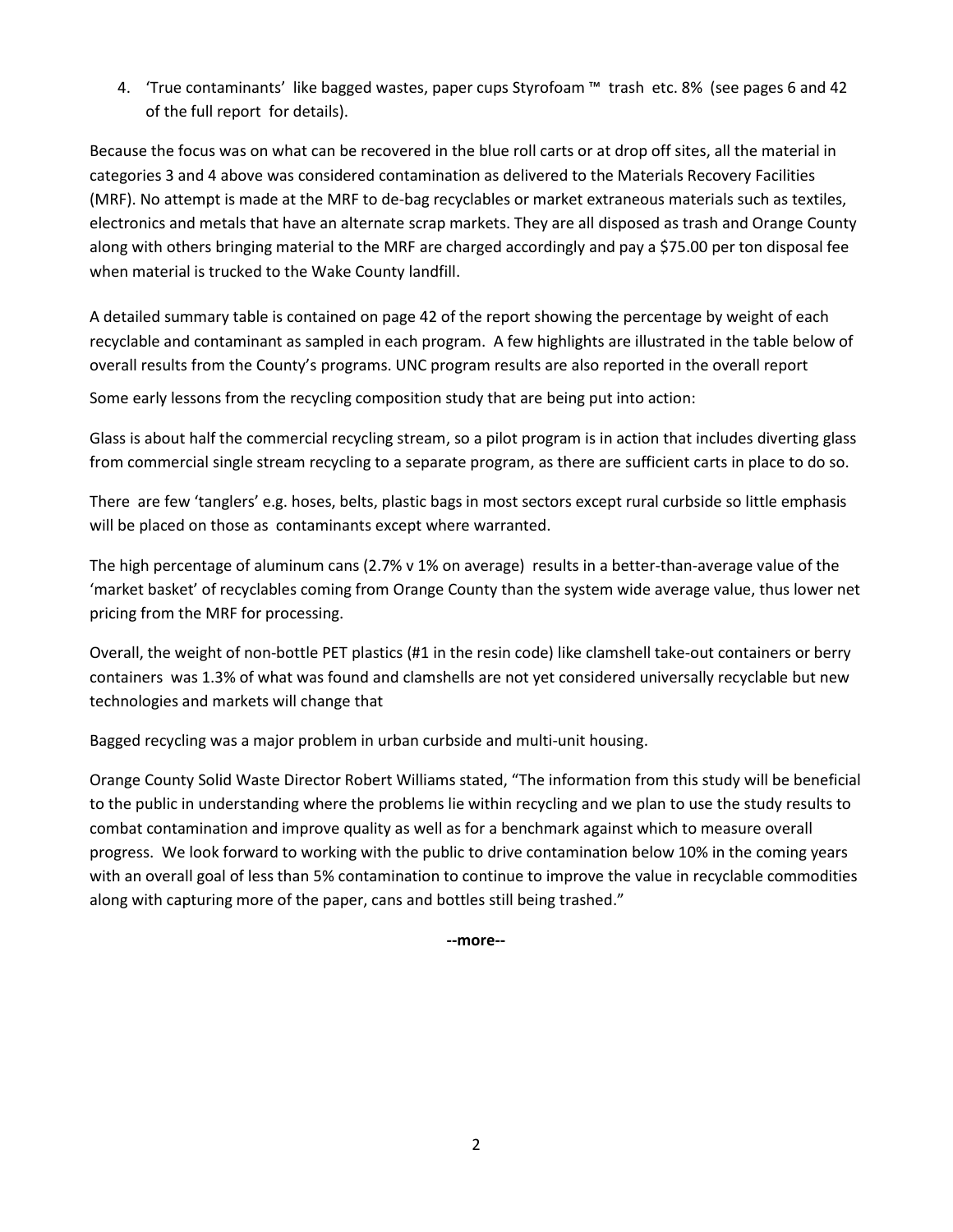| Program                    | Tons     | # samples      | % Recyclable | % Recyclable         | % contamination     |
|----------------------------|----------|----------------|--------------|----------------------|---------------------|
|                            | FY 17-18 |                | Paper        | containers (cans,    | (What didn't belong |
|                            |          |                |              | bottles, tubs, foil) | in the blue cart)   |
| Urban Curbside             | 5,500    | 15             | 55           | 30                   | 15                  |
| Rural Curbside             | 2,400    | 10             | 46           | 40                   | 14                  |
| Multi-Unit Housing         | 1,200    | 5              | 48           | 41                   | 11                  |
| Commercial                 | 950*     | 5              | 17           | 74                   | 9                   |
| <b>Unstaffed Drop-offs</b> | 2,000    | 6              | 51           | 37                   | 12                  |
|                            |          |                |              |                      |                     |
|                            |          |                |              |                      |                     |
|                            |          |                |              |                      |                     |
| Waste& Recycling           | 2,000    | $\overline{7}$ | 53           | 42                   | 5                   |
| Centers                    |          |                |              |                      |                     |
|                            |          |                |              |                      |                     |
|                            |          |                |              |                      |                     |
|                            |          |                |              |                      |                     |
| Schools (Public)           | 350*     | 3              | 73           | 18                   | 9                   |
| <b>Local Government</b>    | 200      | $\overline{2}$ | 95           | 4                    | $\mathbf{1}$        |
| <b>Buildings</b>           |          |                |              |                      |                     |
| Totals                     | 13,400   | 53             | 51%          | 37%                  | 12%                 |

## **Orange County April 2018 Recycling Composition Study by Program**

\*Combines the totals from both public school systems, Chapel Hill Carrboro City Schools and Orange County. Schools

**--more--**